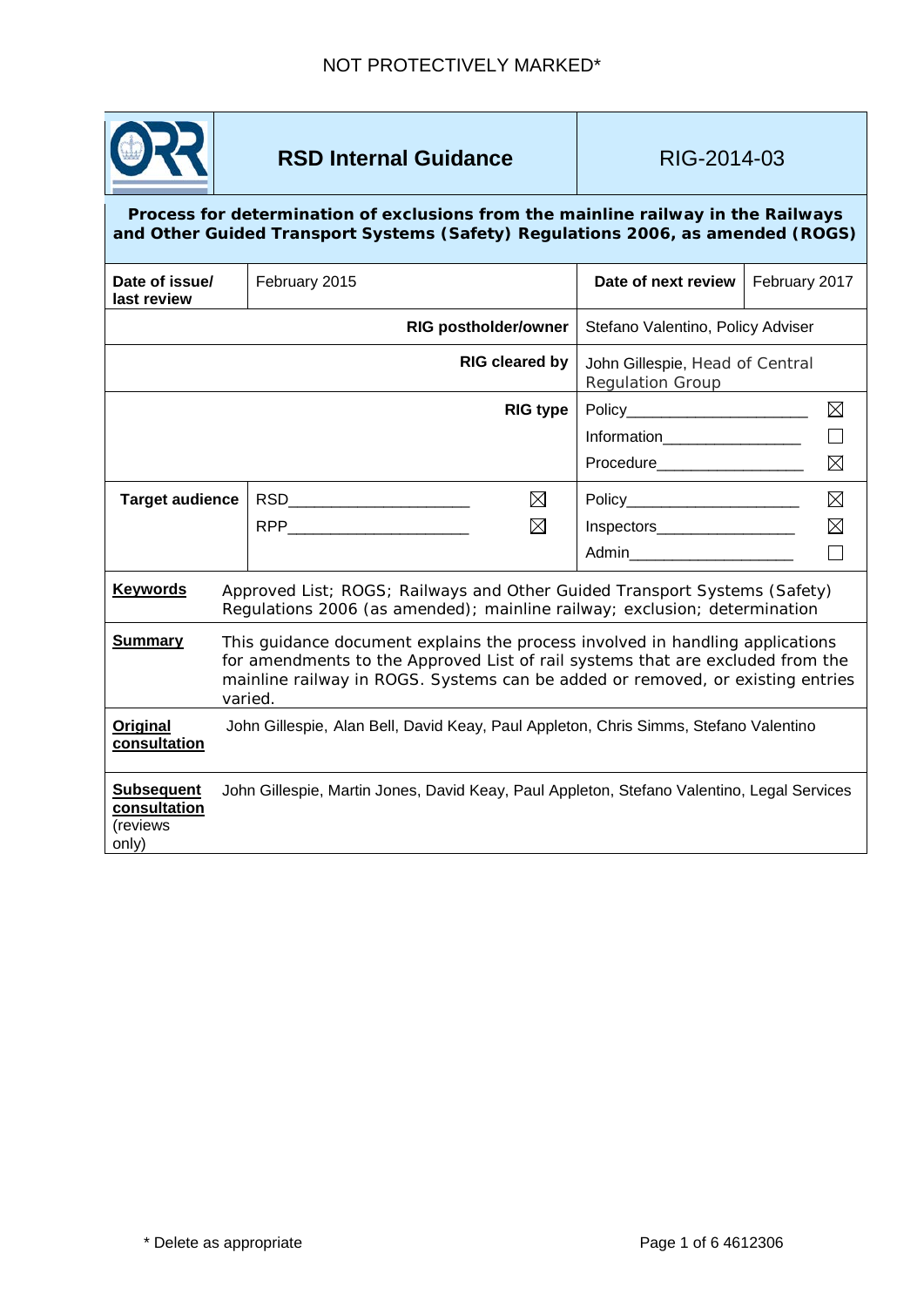| <b>Detail</b> | <b>Introduction</b>                                                                                                                                                                                                                                                                                                                                                                                                                                                            |  |  |  |  |
|---------------|--------------------------------------------------------------------------------------------------------------------------------------------------------------------------------------------------------------------------------------------------------------------------------------------------------------------------------------------------------------------------------------------------------------------------------------------------------------------------------|--|--|--|--|
|               | 1. This Railway Guidance Document sets out ORR's process for determination<br>of exclusions from the mainline railway under regulation 2A of the Railways<br>and Other Guided Transport Systems (Safety) Regulations 2006, as amended<br>("ROGS").                                                                                                                                                                                                                             |  |  |  |  |
|               | <b>Background</b>                                                                                                                                                                                                                                                                                                                                                                                                                                                              |  |  |  |  |
|               | 2. Regulation 2A of ROGS gives ORR discretion to determine that a railway or<br>part of a railway does not form part of the mainline railway if it falls within one<br>or more of the following categories:                                                                                                                                                                                                                                                                    |  |  |  |  |
|               | (a) metros and other light rail systems;                                                                                                                                                                                                                                                                                                                                                                                                                                       |  |  |  |  |
|               | (b) networks that are functionally separate from the rest of the mainline<br>railway and intended only for the operation of local, urban or suburban<br>passenger services as well as transport undertakings operating solely on<br>these networks; and                                                                                                                                                                                                                        |  |  |  |  |
|               | (c) heritage, museum or tourist railways that operate vehicles that comply<br>with national safety rules on both their own networks and the mainline<br>railway.                                                                                                                                                                                                                                                                                                               |  |  |  |  |
|               | 3. Regulation 2A also gives ORR discretion to determine that a heritage<br>vehicle which operates on the mainline railway and complies with national<br>safety rules is deemed not to operate on the mainline railway. We may also<br>revoke or vary any determination we make.                                                                                                                                                                                                |  |  |  |  |
|               | 4. We will publish on our website an Approved List of those transport systems<br>and heritage vehicles (in paragraphs 2 and 3 above) that we determine are not<br>mainline railways or operating on the mainline railway. Anyone can apply to us<br>for a transport system or heritage vehicle to be added or removed from the<br>Approved List or for an existing entry on the list to be varied by sending an<br>email to us at rogsguidance@orr.gsi.gov.uk.                 |  |  |  |  |
|               | <b>Benefits</b>                                                                                                                                                                                                                                                                                                                                                                                                                                                                |  |  |  |  |
|               | 5. The rationale behind this system of determination is to make it clear which<br>railways or vehicles are not caught by European requirements [i.e. the Railway<br>Safety Directive (2004/49/EC) and the Train Driving Licensing Directive<br>(2007/59/EC)]. The Directives apply to the mainline railway, so the railways or<br>vehicles listed in paragraphs 2 and 3 above are considered to be non-mainline.<br>The system of determination offers the following benefits: |  |  |  |  |
|               | railways, such as metros and heritage, with vehicles operating on the<br>$\bullet$<br>mainline railway will require just a non-mainline safety certificate<br>(previously they needed to have both);                                                                                                                                                                                                                                                                           |  |  |  |  |
|               | mainline railway operators, whose vehicles operate on non-mainline<br>infrastructure, will not require a separate non-mainline safety certificate                                                                                                                                                                                                                                                                                                                              |  |  |  |  |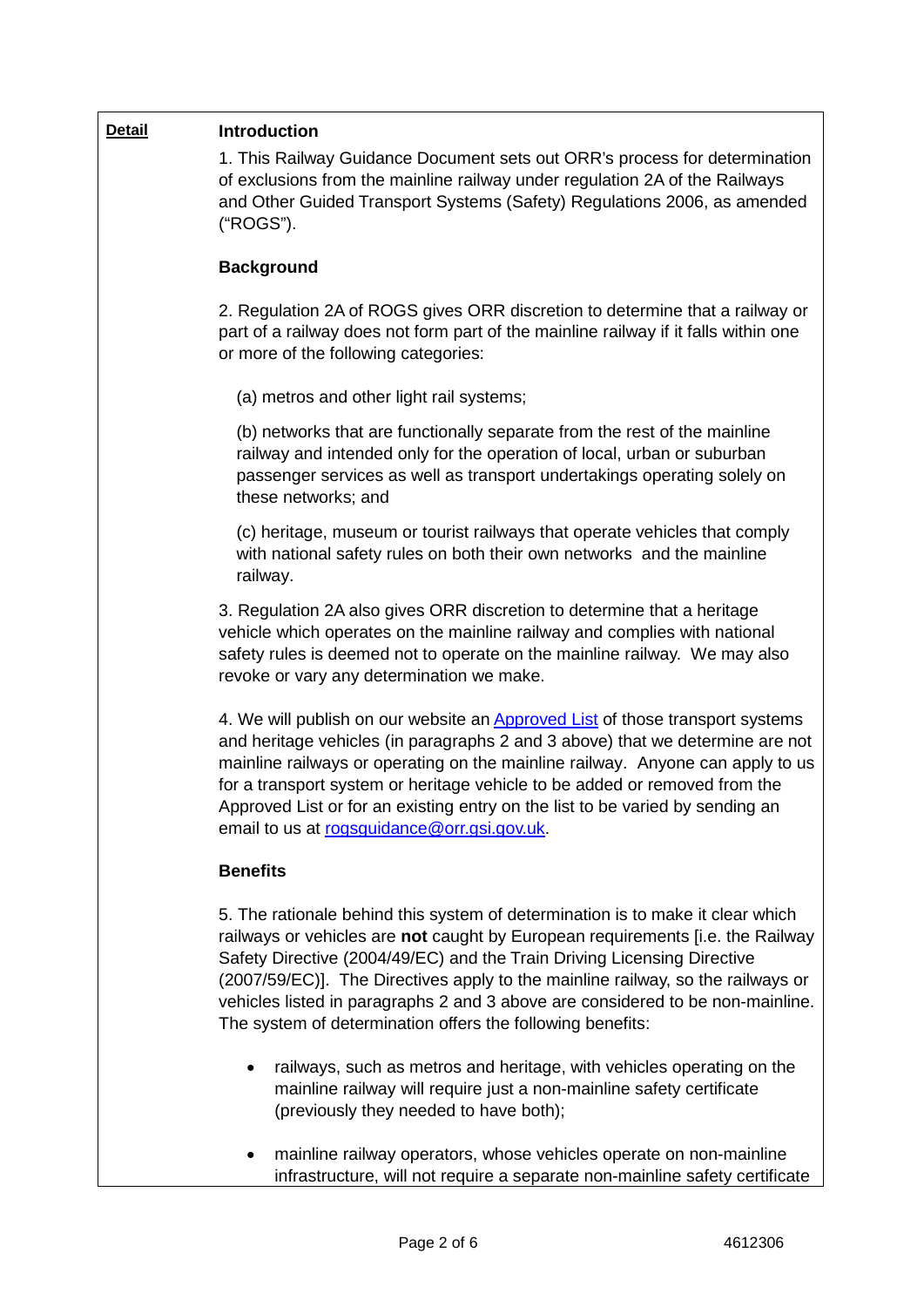(their mainline safety certificate will be deemed to cover non-mainline operation);

- non-mainline operators will not require their drivers to have a train driving licence or certificate if their vehicles operate on the mainline railway;
- each case can be considered on its own merit; and
- there is clarity and transparency.

## **Information required from the applicant**

6. The applicant should provide enough information to allow us to make a determination. At least the following should be provided by them:

- a letter stating whether a determination is sought for addition to, removal from, or a variation of an existing entry on, the Approved List;
- an indication of what part of regulation 2A (paragraphs 2 and 3 above) will apply if addition (or variation) is sought;
- an overview of the rail system or vehicles and a copy of the safety management system;
- information about any consultation that may have taken place to inform the application; and
- if the rail system or vehicles will be added to the list temporarily (for example for testing trains),
	- o the date planned to start the work;
	- o the scope of the work, describing work activities involved;
	- o the expected date for the finish of the work;
	- o the responsibilities of different parties involved;
	- o risk assessment covering the principal additional risks which are likely to result.

7. This list is not exhaustive and ORR may request further information/clarification.

8. ORR will aim to make a decision on the application within four months from

• the date of receipt of the application; or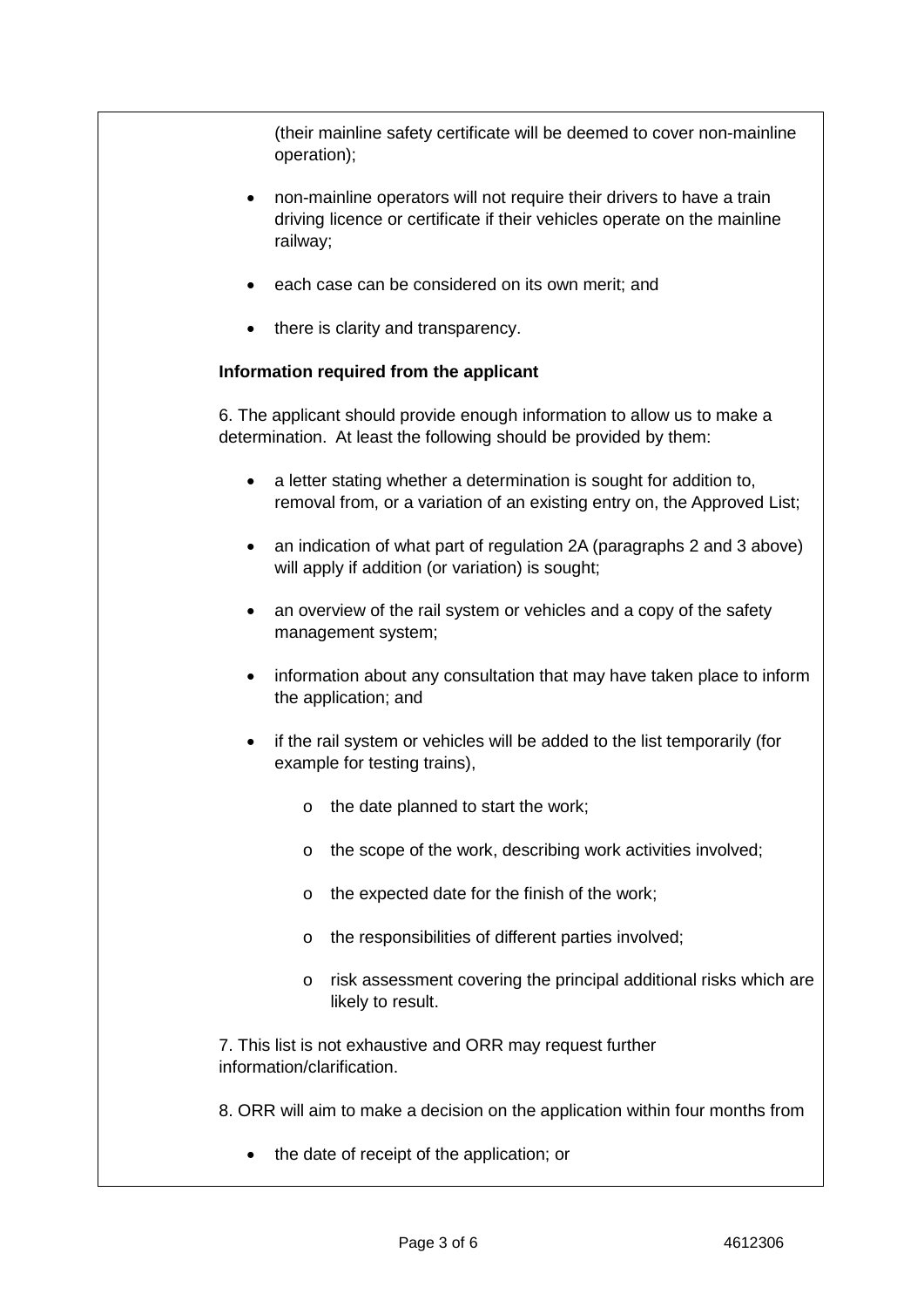• the last date of receipt of any further information requested,

whichever is later.

## **When an application is received at ORR**

9. Applications should be sent to the Railway Safety Policy (RSP) Team.

10. RSP will complete Sections 1 to 4 of [Form MLX](https://mosaic.orr.gov.uk/ecm/llisapi.dll?func=ll&objId=10712705&objAction=download) to included details of whether the application is to

- add a system or vehicles to the Approved List;
- remove a system or vehicles from the Approved List;
- vary an existing entry on the Approved List; or
- revoke a determination,

and send the form to the appropriate Principal Inspector (PI) (Grade B) in RSD. It may be necessary for the PI to consult the Rail Vehicles team in RPP. RSP and the PI will discuss next steps and RSP will request further information from the applicant if this is necessary.

## **Consultation**

11. Once all the necessary information has been provided, RSP will consult the relevant stakeholders (for example train operators, infrastructure manager) for a period of four weeks to allow them to make representations.

12. When the consultation period has ended RSP may confer with the PI on any issues raised during consultation. RSP will record a list of those consulted and the results of the consultation in Section 5 of [Form MLX](https://mosaic.orr.gov.uk/ecm/llisapi.dll?func=ll&objId=10712705&objAction=download) and send it to the PI.

### **The PI's assessment and recommendation**

13. The PI must consider all responses to the consultation and make an assessment of the application in Section 6 of [Form MLX.](https://mosaic.orr.gov.uk/ecm/llisapi.dll?func=ll&objId=10712705&objAction=download) In addition to safe operation, the factors that will be considered include:

- a general overview of the rail operation including
	- o the type of operation;
	- o the maximum line speed;
	- o the traction system;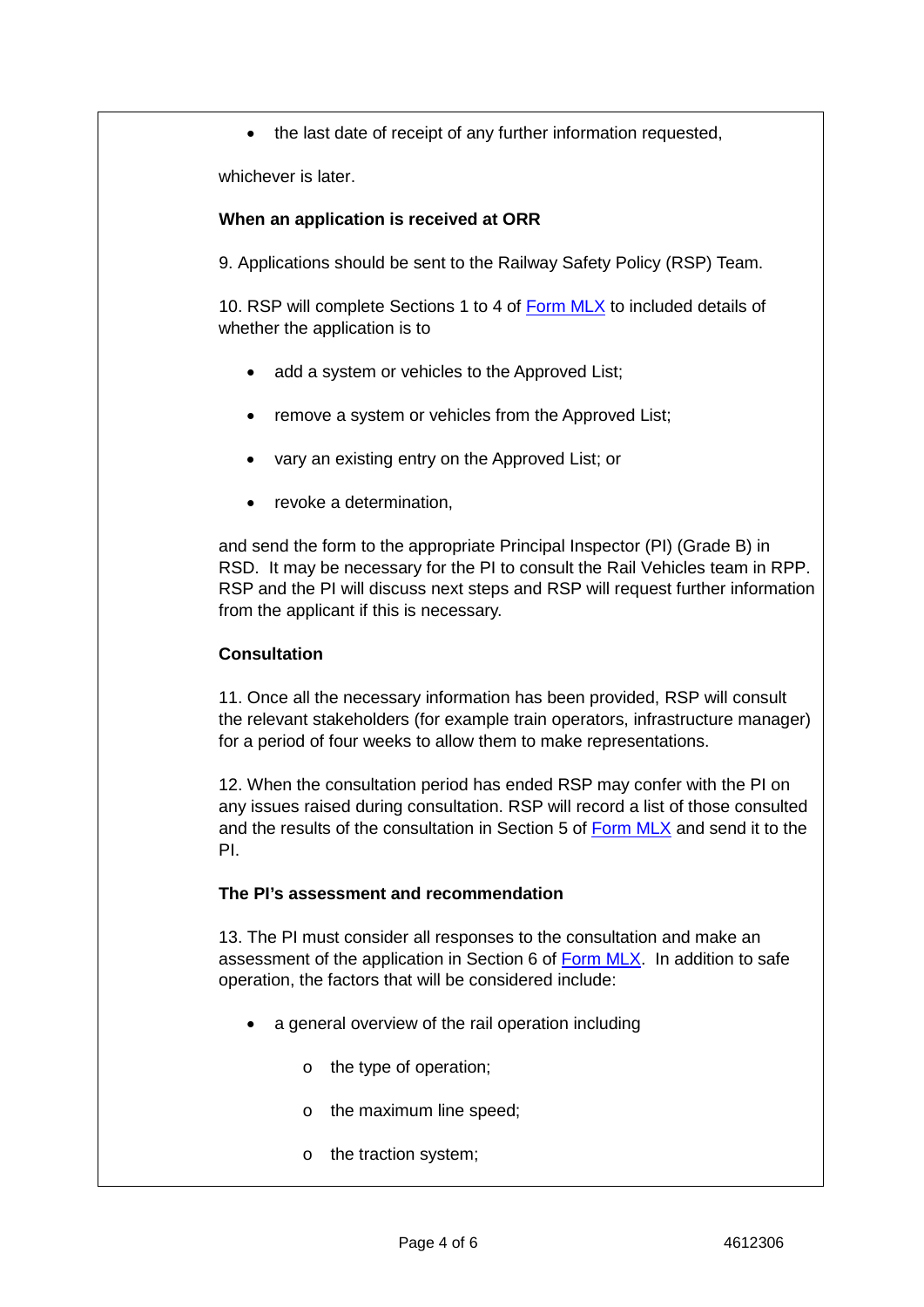- o timetable/frequency of operation;
- o details of multiple train/vehicle movements;
- o interfaces/interworking frequency;
- o number of employees including safety-critical workers;
- o principle structures; and
- o level crossings;
- an outline of the risk assessment process;
- identification of significant risks and an outline of control measures; and
- how control measures are implemented and monitored

### **Making the decision**

14. It is for the PI to provide a recommendation for granting or refusing the application and the reasoning behind that recommendation in Section 6 of [Form MLX](https://mosaic.orr.gov.uk/ecm/llisapi.dll?func=ll&objId=10712705&objAction=download) and send this to RSP.

15. RSP will then send [Form MLX](https://mosaic.orr.gov.uk/ecm/llisapi.dll?func=ll&objId=10712705&objAction=download) to Legal Services and the Head of Network Rail Routes and Planning to record, in Section 7 and 8 respectively, their comments on the PI's recommendation and return the form to RSP.

16. RSP will send [Form MLX](https://mosaic.orr.gov.uk/ecm/llisapi.dll?func=ll&objId=10712705&objAction=download) to the Head of Inspection – Rail Operators (IRO) to record in Section 9 their agreement or disagreement with the PI's recommendation and return the form to RSP. If the Head of IRO disagrees with the PI's recommendation this must be record on the form.

17. RSP will then notify the applicant of ORR's decision, publish an updated Approved List if necessary and record the relevant dates in Section 10 of [Form](https://mosaic.orr.gov.uk/ecm/llisapi.dll?func=ll&objId=10712705&objAction=download)  [MLX.](https://mosaic.orr.gov.uk/ecm/llisapi.dll?func=ll&objId=10712705&objAction=download)

### **Revocation or variation of a determination**

18. Under regulation 2A(3) of ROGS, ORR may revoke or vary a determination for any reason. Before doing so we will give notice to the affected party of our intention to revoke or vary the determination and the reasons why.

19. Within a period specified in the notice, the affected party may make representations to us and we will consider these before making a decision.